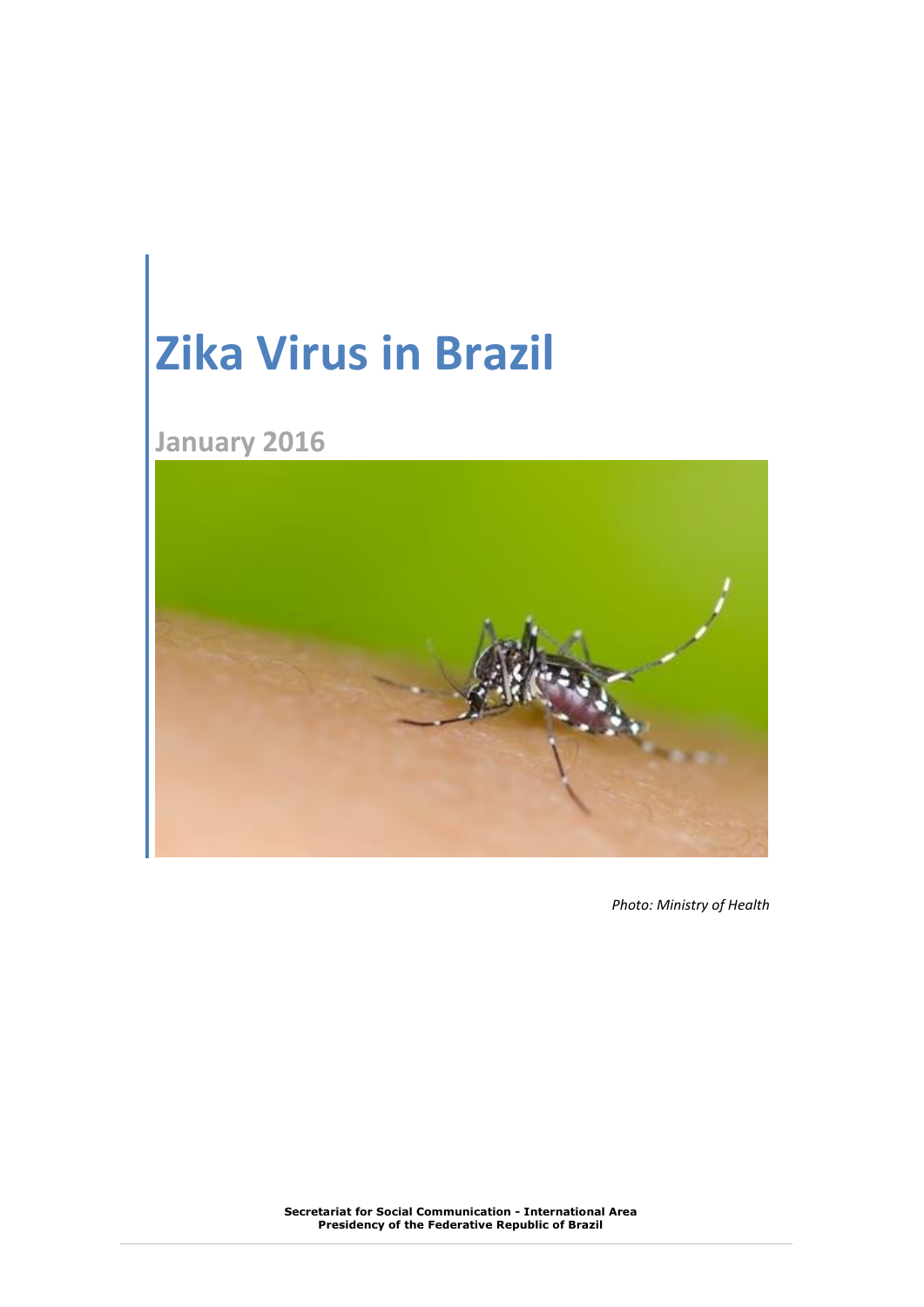

### **TABLE OF CONTENTS**

| 11 |
|----|
| 13 |
| 13 |
|    |
|    |
|    |
|    |
|    |
|    |
|    |
| 18 |
| 18 |
| 19 |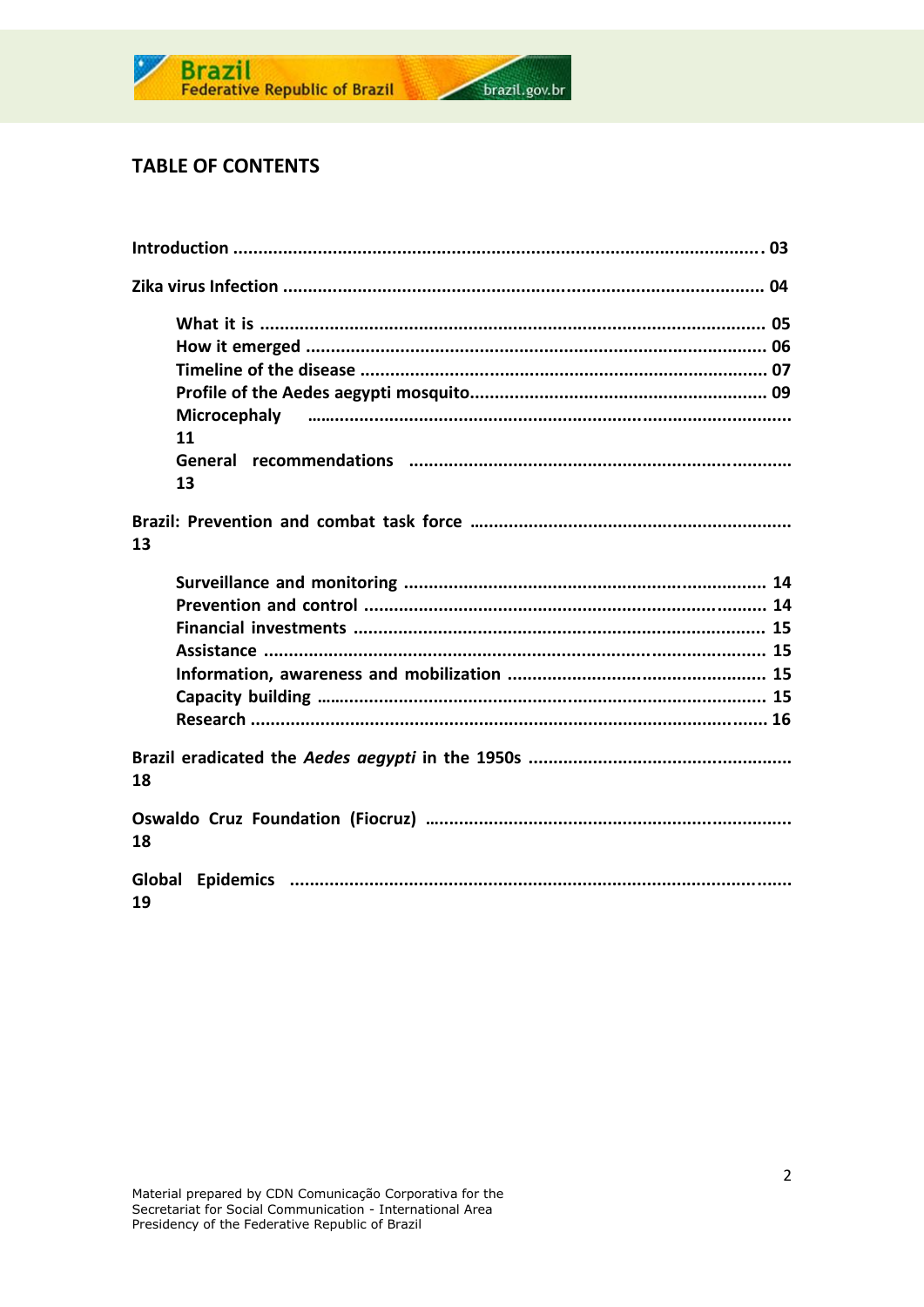

#### **INTRODUCTION**

Zika virus, an acute viral disease still little known worldwide, was first identified in Brazil in 2015. This virus is endemic to the East and West of the African continent, with sporadic circulation reports in Africa, Asia and Oceania. In the Americas, Zika virus was only identified in early 2014 on Easter Island, part of the Chilean territory in the Pacific Ocean, 3,500 kilometers from the mainland. Imported cases of Zika virus have been reported in Canada, Germany, Italy, Japan, United States and Australia.

The disease caused by this virus - transmitted by the *Aedes aegypti* mosquito, the same vector of dengue and chikungunya - was quickly characterized as epidemic by Brazilian public authorities following an outbreak of exanthem (itchy rashes on the skin), especially in the Northeast.

The disease initially seemed to be only a milder form of dengue, without major consequences or after-effects, and asymptomatic in 80% of cases. The disease became a bigger concern at the end of 2015, when Brazilian public health authorities discovered a possible association between the contagion of women by Zika virus during pregnancy and the birth of babies with microcephaly, a severe congenital malformation in which the fetus' brain does not develop properly. From October 22, 2015, until January 23, 2016, 4,180 suspected cases of microcephalic babies were reported in 830 municipalities in 24 Brazilian states. Of this total, 460 cases have been ruled out and 270 have been confirmed as microcephaly, 6 of them related to Zika virus. Up until 2014, less than 200 cases of newborns with microcephaly were reported in the country every year.

With a universal and integrated public healthcare system, Brazil reacted swiftly in face of the epidemic, from the determination of the virus's behavior to identification of the pathogenesis of the disease (how it arises and evolves) and associated risk factors. As a result, Brazil was able to quickly associate microcephaly and Zika virus.

The Brazilian government has set up an unprecedented task force, with ample financial, technological and scientific resources, to prevent and combat the mosquito and the disease in the short, medium and long terms.

This is a completely new scenario in terms of global public health and for the international scientific community. Up until 2014, there were only sporadic circulation reports of Zika virus in Africa, Asia and Oceania. But since last year, in addition to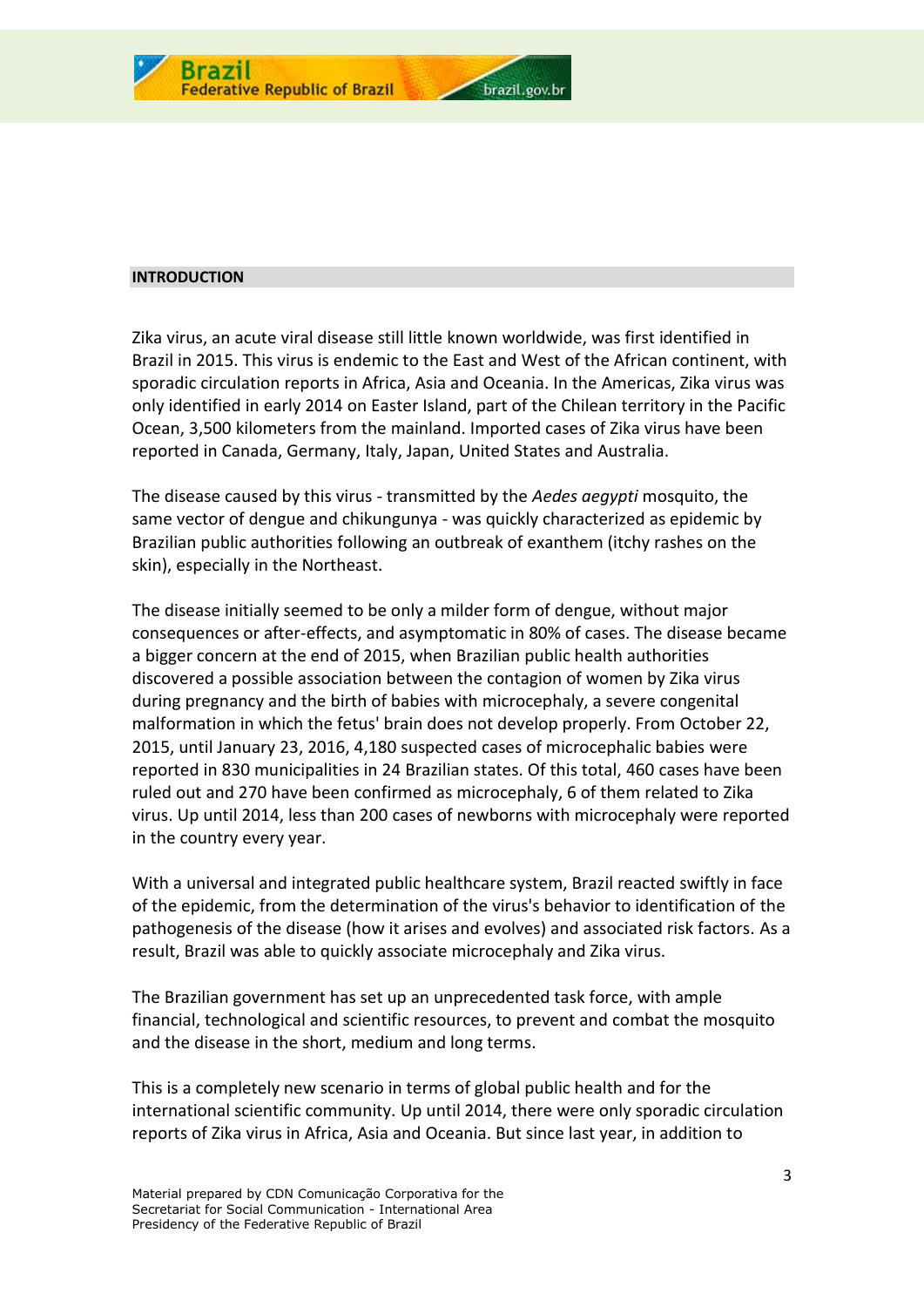

Brazil, 18 other Latin American countries have confirmed autochthonous circulation (local contamination) of the virus.

Brazil is combining efforts of specialists from different areas of medicine around the world to conduct investigations in the country. There is constant dialogue with international entities such as the World Health Organization (WHO) and the Centers for Disease Control and Prevention (CDC). The issue is a national priority, treated with transparency and agility.

#### **ZIKA VIRUS INFECTION**

| <b>ZIKA VIRUS INFECTION</b>  |                                                                                                                                                                                                                                                                   |  |  |
|------------------------------|-------------------------------------------------------------------------------------------------------------------------------------------------------------------------------------------------------------------------------------------------------------------|--|--|
| <b>Forms of transmission</b> | Through the bite of a contaminated<br>female Aedes aegypti mosquito<br>There is no evidence so far of Zika virus<br>$\bullet$<br>transmissions through breast milk, nor<br>through urine, saliva or semen.                                                        |  |  |
| <b>Main symptoms</b>         | Itchy skin rashes.<br>$\bullet$<br>Intermittent fever.<br>Conjunctival hyperemia (red eyes)<br>without secretion and itching.<br>Joint pain.<br>Periarticular edema (accumulation of<br>liquid around joints).<br>*Asymptomatic in 80% of cases                   |  |  |
| <b>Diagnosis</b>             | Blood test (PCR) during the period in<br>$\bullet$<br>which the patient presents symptoms.<br>3-in-1 molecular biology test (national<br>production of the test forecast to begin<br>in February).                                                                |  |  |
| <b>Treatment</b>             | Acetaminophen (paracetamol) or<br>$\bullet$<br>dipyrone to control fever and pain.<br>Antihistamines in the case of itching<br>eruptions.<br>*It is inadvisable to use or indicate<br>acetylsalicylic acid and other anti-<br>inflammatory drugs. Every suspected |  |  |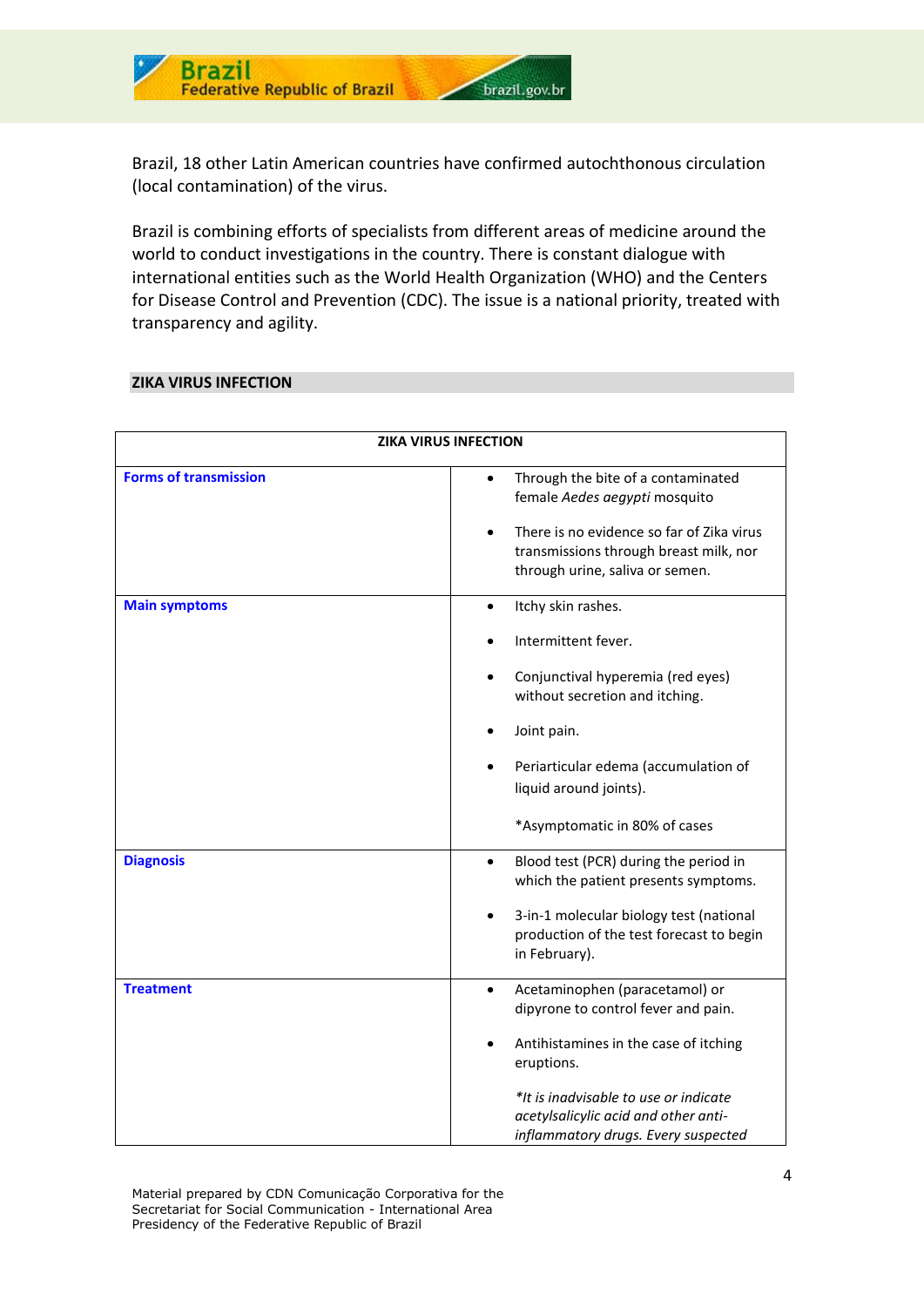

**Federative Republic of Brazil** 



|                               | case should seek a health service unit.                                                                                                                                                                             |
|-------------------------------|---------------------------------------------------------------------------------------------------------------------------------------------------------------------------------------------------------------------|
| <b>Prevention and control</b> | Remove all standing water from<br>$\bullet$<br>containers indoors and brush them to<br>eliminate the eggs.                                                                                                          |
|                               | Before traveling, carefully check for any<br>mosquito breeding areas and dispose of<br>existing ones.                                                                                                               |
|                               | Ensure reservoirs and any places that can<br>hold water are fully covered.                                                                                                                                          |
|                               | Apply larvicides to tanks, water tanks,<br>swimming pools and other areas where it<br>is necessary to hold water.                                                                                                   |
|                               | Apply fogging in the event of an<br>epidemic.                                                                                                                                                                       |
|                               | Use mosquito repellent and reapply it<br>throughout the day as directed on the<br>label. Repellents based on DEET,<br>picaridin or icaridin and IR3535 or EBAAP<br>are considered safe for use during<br>pregnancy. |
|                               | Prefer to wear light-colored clothes,<br>pants and long-sleeved blouses.                                                                                                                                            |
|                               | Appropriate garbage collection and<br>$\bullet$<br>disposal.                                                                                                                                                        |
|                               | Use mosquito nets to sleep, especially in<br>the morning and late afternoon.                                                                                                                                        |
|                               | Place mosquito screens in apartments<br>$\bullet$<br>and favor accommodations that have<br>window screens.                                                                                                          |
|                               | Call the municipality if you suspect there<br>are mosquito breeding areas near where<br>you live.                                                                                                                   |

#### **What it is**

Zika virus is an RNA virus of the Flavivirus genus, the same as the dengue virus. It is known that the main form of transmission of Zika virus in Brazil is through the *Aedes aegypti,* the same vector that transmits dengue fever and chikungunya. Those infected by Zika virus usually have milder symptoms than those infected by these two diseases, characterized by itchy skin rashes, intermittent fever, conjunctival hyperemia (red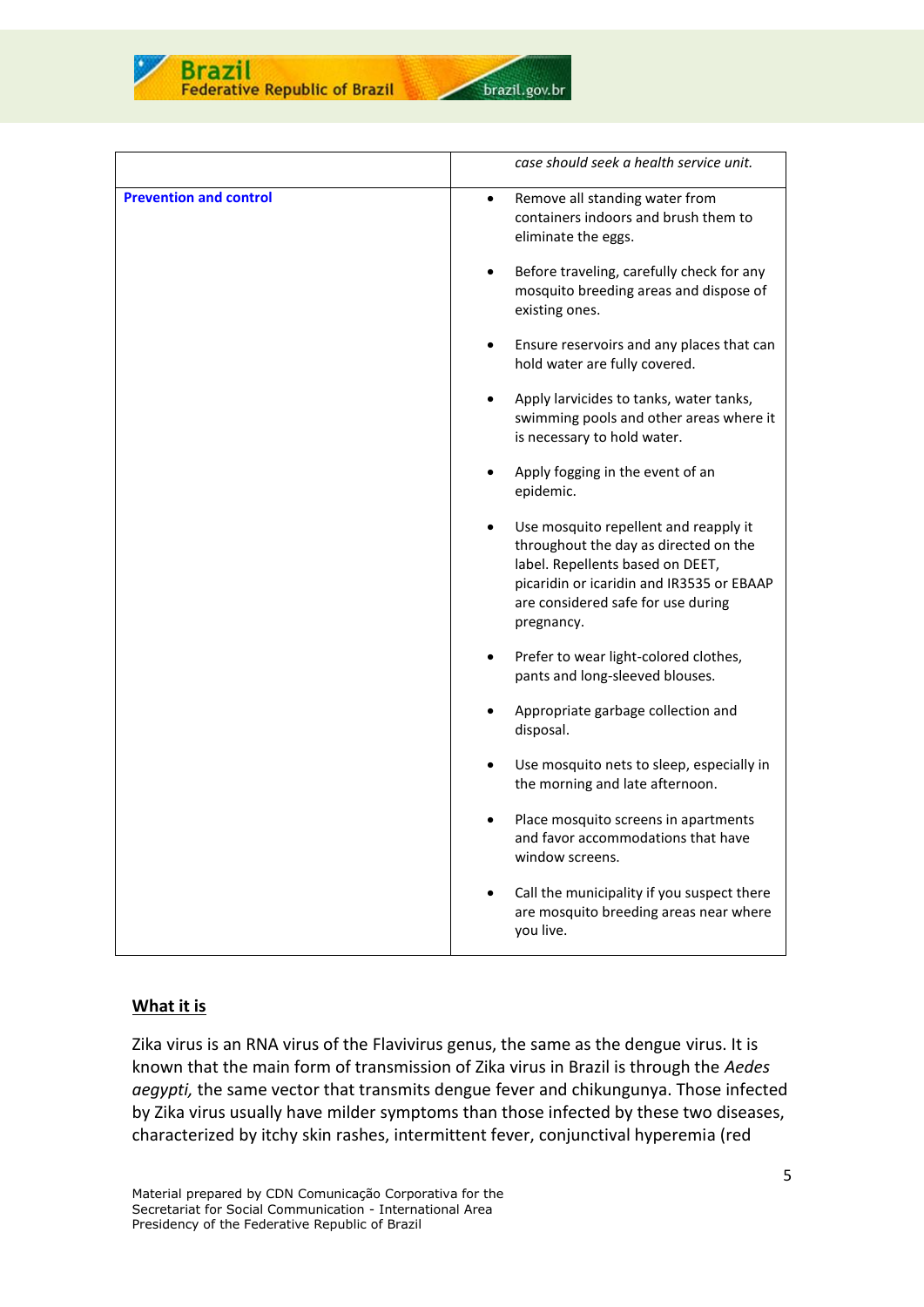

eyes), muscle ache, joint pain, headache and periarticular edema (accumulation of liquid around joints).

brazil.gov.br

Usually there are no serious complications, and no reports of deaths have been registered. The hospitalization rate is potentially low and the symptoms usually disappear spontaneously between 3 and 7 days after exposure. However, even after this period the virus has been found in the amniotic fluid in the uterus of women who had been infected. In addition, there are reports, though unproven, of neurological consequences (such as the Guillain-Barre syndrome) possibly associated with Zika virus. It is estimated that 80% of cases are asymptomatic.

#### **What remains to be discovered about Zika virus**

Presence in the body after the symptomatic period

The probability of a woman who has been infected before pregnancy transmitting the virus to the fetus while pregnant

The probability of a woman who has been infected during pregnancy transmitting the virus to the fetus

Possible sequels for children and adults

Transmission routes other than via the *Aedes aegypti* mosquito

#### **How it emerged**

Zika virus was first isolated in non-human primates in 1947, in the Zika forest (Uganda). Between 1951 and 2013, serologic evidence in humans was reported in countries in Africa (Uganda, Tanzania, Egypt, Central African Republic, Sierra Leone, and Gabon), Asia (India, Malaysia, Philippines, Thailand, Vietnam, and Indonesia) and Oceania (Micronesia and French Polynesia).

In the Americas, Zika virus was first identified in early 2014 on Easter Island, a Chilean territory in the Pacific Ocean, 3,500 kilometers from the mainland.

Zika virus is considered endemic (i.e. it is an infectious disease that occurs habitually and has significant impact on a given population and/or region) in East and West Africa. Serological evidence in humans suggests that the virus has spread to Asia beginning in 1966.

Up until 2014, sporadic circulation reports had only been seen in Africa (Nigeria, Tanzania, Egypt, Central Africa, Sierra Leone, Gabon, Senegal, Ivory Coast, Cameroon,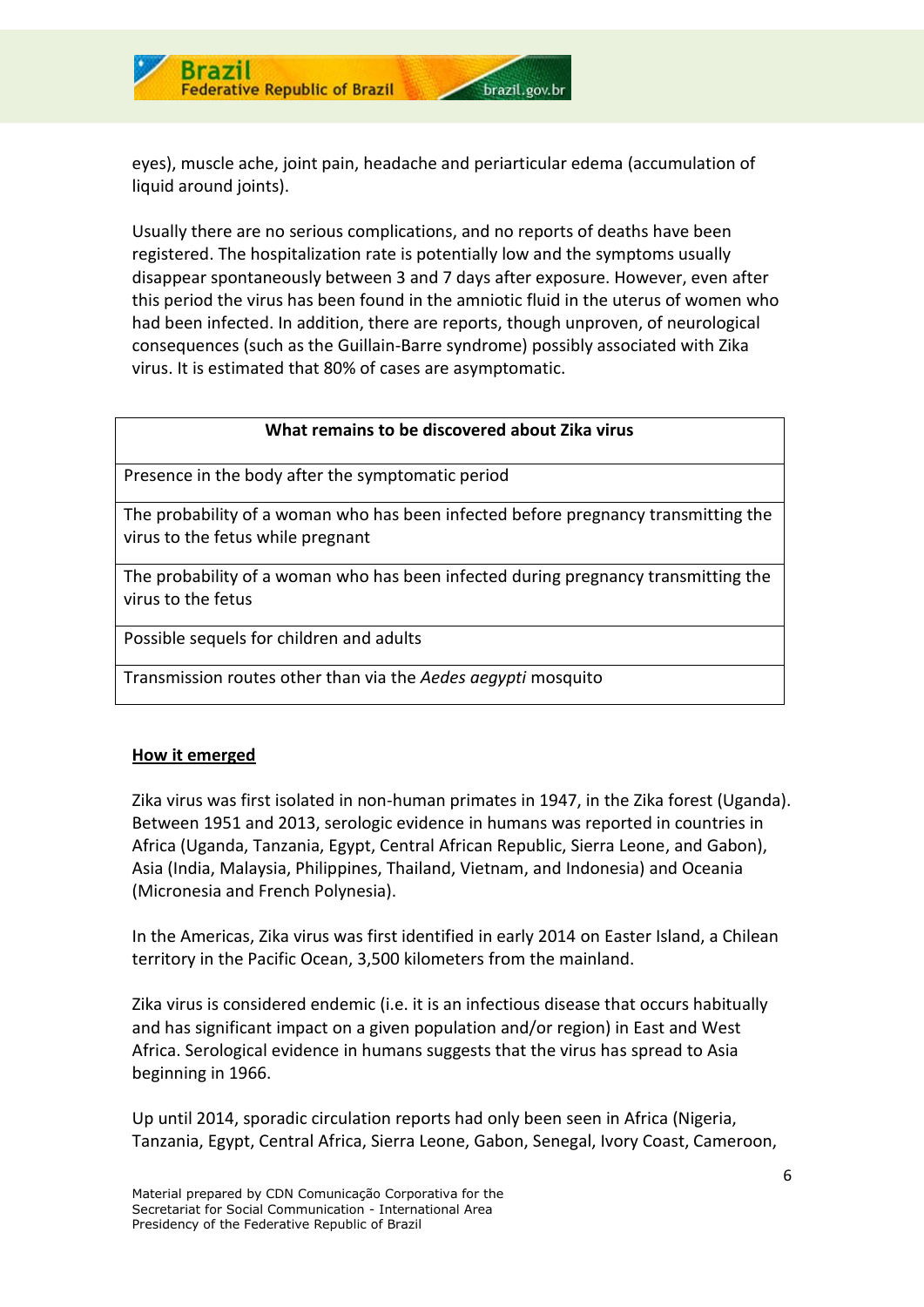

Ethiopia, Kenya, Somalia, and Burkina Faso), Asia (Malaysia, India, Pakistan, Philippines, Thailand, Vietnam, Cambodia, India, and Indonesia) and Oceania (Micronesia, French Polynesia, New Caledonia/France and Cook Islands). Imported cases of Zika virus have been reported in Canada, Germany, Italy, Japan, United States, and Australia.

Since November last year, 18 countries and territories have confirmed circulation of the autochthonous Zika virus in addition to Brazil: Barbados, Bolivia, Colombia, Ecuador, El Salvador, Guatemala, Guyana, French Guyana, Haiti, Honduras, Martinique, Mexico, Panama, Paraguay, Puerto Rico, St. Martin, Suriname, and Venezuela.

The Pan American Health Organization (PAHO), which is part of the World Health Organization (WHO), recommended that these countries take a host of measures, including: establishing and maintaining the ability to detect and confirm cases of infection by the disease; preparing health services to respond to a possible increase in demand for care of specialized neurological syndromes; and strengthening prenatal consults and care. The organization considers it essential that countries continue their efforts to reduce the presence of the mosquito through an effective strategy that includes vector control and communication with the population.

#### **Timeline of the disease in Brazil**

**May/2015** - A researcher from the Federal University of Bahia performs the first PCR blood test to identify the presence of Zika virus.

**July/2015** - Increased cases of neurological manifestations, especially in some states in the Northeast.

**October/2015** - Pediatricians of the public healthcare system observe an increase in cases of children born with microcephaly in the same states where there were reports of Zika virus infections.

- $\checkmark$  The Pernambuco State Health Department notifies the Ministry of Health on the increase of microcephaly cases in the state.
- $\checkmark$  The Ministry of Health sends a team to monitor the investigation of cases in the state of Pernambuco.
- $\checkmark$  The situation is reported to PAHO and WHO.

**November/2015 -** The Healthcare Emergency Operations Center (COES) is established in Brasilia, with staff prepared to work 24/7. Experts from various sectors of society (universities, research institutes, public officials) meet weekly to discuss actions based on outstanding demands.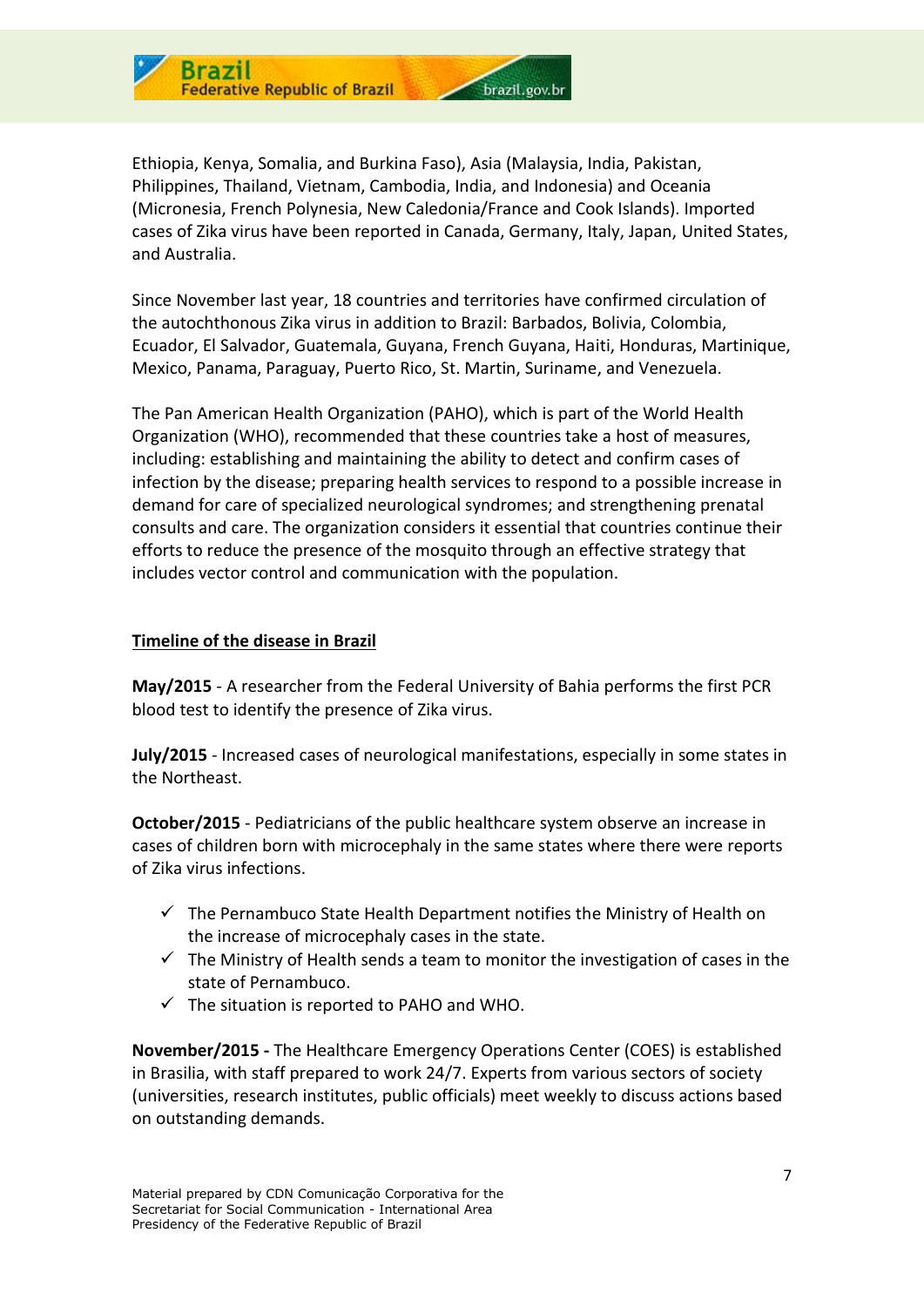

 $\checkmark$  A Microcephaly Epidemiological Bulletin is published weekly by the Ministry of Health.

brazil.gov.br

- $\checkmark$  A Strategic Interministerial Group for Public Health Emergencies of National and International Importance is created to define cross-ministerial actions.
- $\checkmark$  The first death of a baby due to Zika virus is confirmed.
- $\checkmark$  The Brazilian Ministry of Health confirms the relationship between Zika virus and microcephaly in the country, a result of the work done by the group of experts from different areas set up to investigate and study the case.

**December/2015 -** The Armed Forces are employed to provide support to the state of Pernambuco.

- $\checkmark$  President Dilma Rousseff launches the Plan to Combat Aedes and Microcephaly, involving 19 ministries and other federal agencies.
- $\checkmark$  The Surveillance and Response Protocol for Zika-related Microcephaly is launched, including guidelines and technical guidance for health and surveillance professionals.
- $\checkmark$  Beginning of activities of the National Coordination and Control Room, an information center that coordinates, consolidates and directs the demands of states and municipalities.
- $\checkmark$  Launch of the Protocol for Care and Response to Occurrences of Microcephaly, which guides health professionals and managers regarding Zika virus infections.

**January/2016** - Launch of the Early Stimulation Guidelines, aimed at children under 3 years of age with developmental delays due to microcephaly. The Guidelines include professional guidance to Primary Care and Specialized Care teams for early stimulation.

#### **Diagnosis, prognosis and treatment**

Brazil

ederative Republic of Brazil

The symptoms of Zika virus appear within three to 7 days after exposure. Diagnosis can be clinical or based on laboratory tests. Since the Zika epidemic was detected in Brazil in 2015, the Brazilian Unified Healthcare System (SUS) began performing PCR blood tests to identify the presence of genetic material of Zika virus in the sample while the patient presents symptoms. Initially, the test was conducted free of charge by five public reference laboratories.

Since August 2015 the total capacity has been, on average, 1,000 PCR tests per month to identify Zika virus. The Brazilian government will increase the supply of this test to all 27 states of the country, providing reagents for 20,000 tests/month. According to the Ministry of Health, this amount is sufficient for a reliable monitoring of the disease.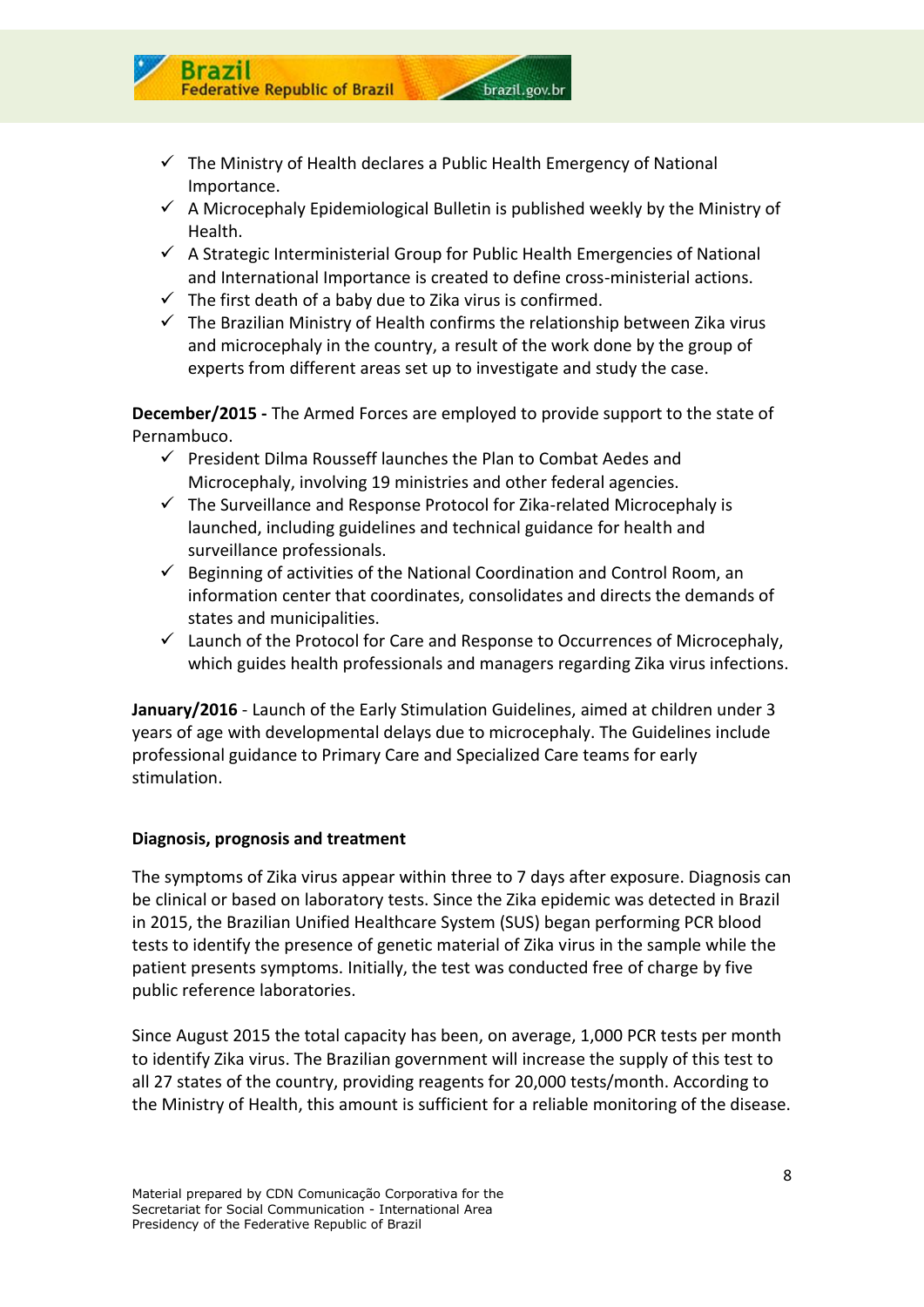

Each PCR test currently costs R\$ 2,000 to the government. In order to expand the supply of diagnosis to the population at a lower cost, the Oswaldo Cruz Foundation (Fiocruz) - the most important healthcare science and technology institution in Latin America and a reference in public health research - is developing a 3-in-1 molecular biology test capable of simultaneously diagnosing suspected cases of the three diseases transmitted by the *Aedes aegypti* mosquito (Zika virus, dengue fever and chikungunya) during the onset of clinical symptoms of these infections. At a cost of US\$ 20 a unit, the test, called NAT Discriminatory Test Kit for Dengue Fever, Zika and Chikungunya, begins production in the country in February, with initial supply capacity of 50,000 units, expected to reach 500,000 units by the end of the year.

In case of suspected infection by Zika virus, treatment is administered based on the symptoms, with acetaminophen (paracetamol) or dipyrone used to control fever and manage pain. In case of itchy rashes, antihistamines may be considered. It is inadvisable to use or indicate acetylsalicylic acid and other anti-inflammatory drugs, since they increase the risk of bleeding complications.

#### **Profile of the** *Aedes aegypti* **mosquito**

- Fostering environments
	- The larvae of the *Aedes aegypti* mosquito (transmission vector of Zika virus) will preferably develop in clean, standing water, usually in dark places and in different types of containers.
	- $\checkmark$  From egg to adult form, the life cycle of the *Aedes* varies with the temperature, availability of food and amount of larvae breeding in the same place. In favorable environmental conditions, the cycle from egg hatching to development into an adult mosquito can take an average of 7 to 10 days. The elimination of breeding sites must be a priority to stop the mosquito's life cycle, an action that must involve effective participation of the population over time and in a sustained manner.
	- $\checkmark$  The eggs can withstand up to 450 days in dry areas, allowing them to survive until the next rainy and warm season before they can outbreak.
- Lifetime of adult mosquitoes: on average up to 50 days.
- Habits and living location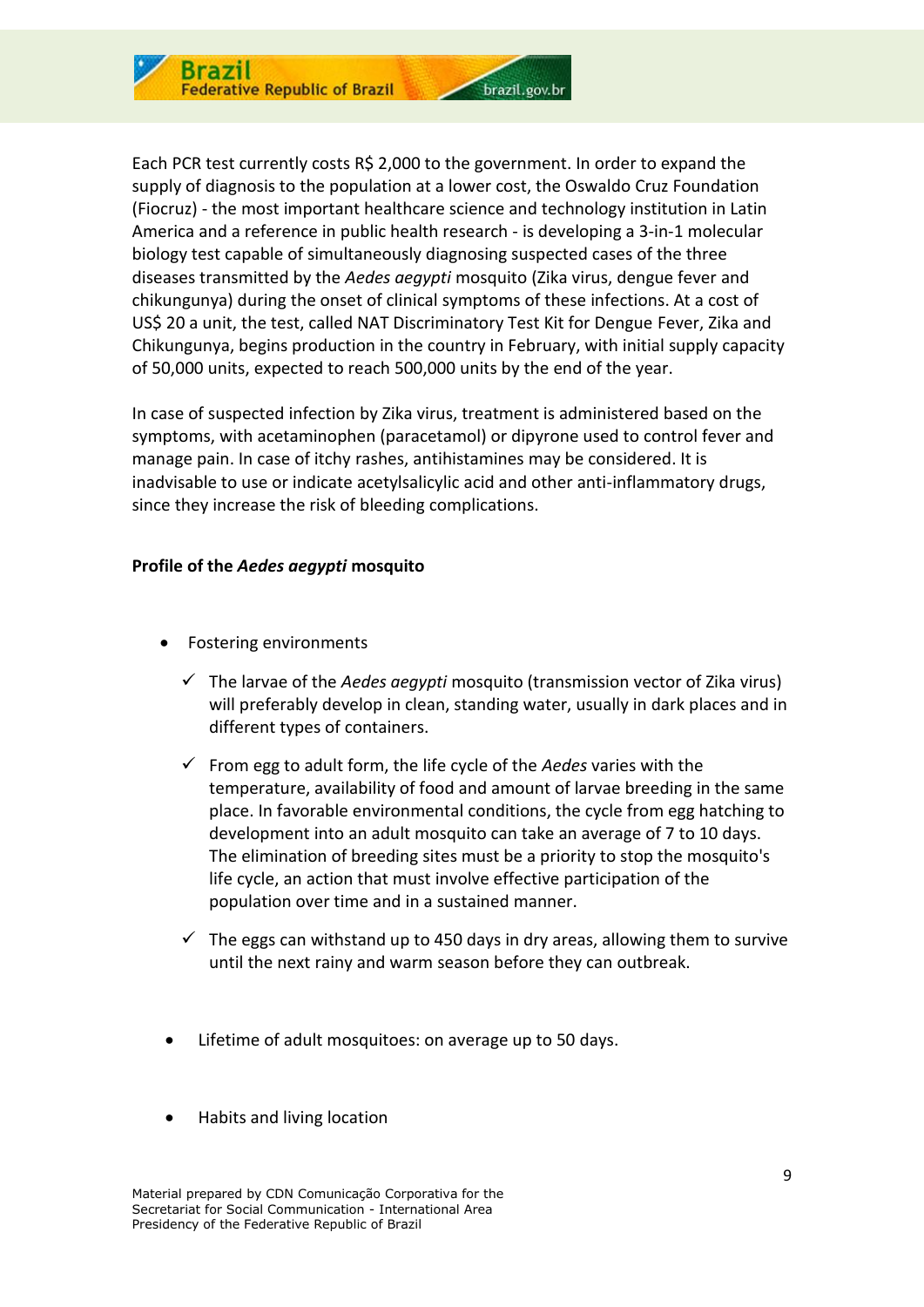

- $\checkmark$  The *Aedes aegypti* has preferably diurnal habits, and usually bites more frequently in the early morning and late afternoon.
- $\checkmark$  It lives in urban areas, usually around homes or other places with people circulation, such as shops, schools or churches.
- $\checkmark$  In Brazil, about 80% of the larva breeding sites are in homes, with only about 20% outdoors.
- Reproduction
	- $\checkmark$  Only the female bites humans to suck blood.
	- $\checkmark$  A female may breed 1,500 mosquitoes during its lifetime.
	- $\checkmark$  Eggs are spread over several breeding grounds a strategy that ensures dispersion and preservation of the species. If the female has been infected by Zika virus, there is the possibility that the larvae are already born with the virus, in a process called vertical transmission.
- Period of higher infestation
	- $\checkmark$  Infestation is more intense in the summer, due to temperature rise and the intensification of rains - factors that favor the emergence of mosquito eggs.
	- $\checkmark$  Peak infestation in Brazil takes place between February and May, with a significant decline between July and September, when rainfall is lower and temperatures are milder. This movement is easily detectable by the monthly incidence of dengue (diseases transmitted by the *Aedes*).

According to the 2015 *Aedes aegypti* Rapid Infestation Index Assessment (LIRAa), which is prepared annually to measure the number of sources of infestation by mosquitoes in the country, 199 municipalities were at risk of dengue fever, chikungunya and Zika outbreaks in 2015. "Risk of outbreak" means that over 4% of the houses visited in these towns contained mosquito larvae.

#### **Microcephaly**

Microcephaly is a congenital malformation in which the brain does not develop properly. Babies with the condition are born with head circumference equal to or less than 32 centimeters, according to a standard diagnostic established by the World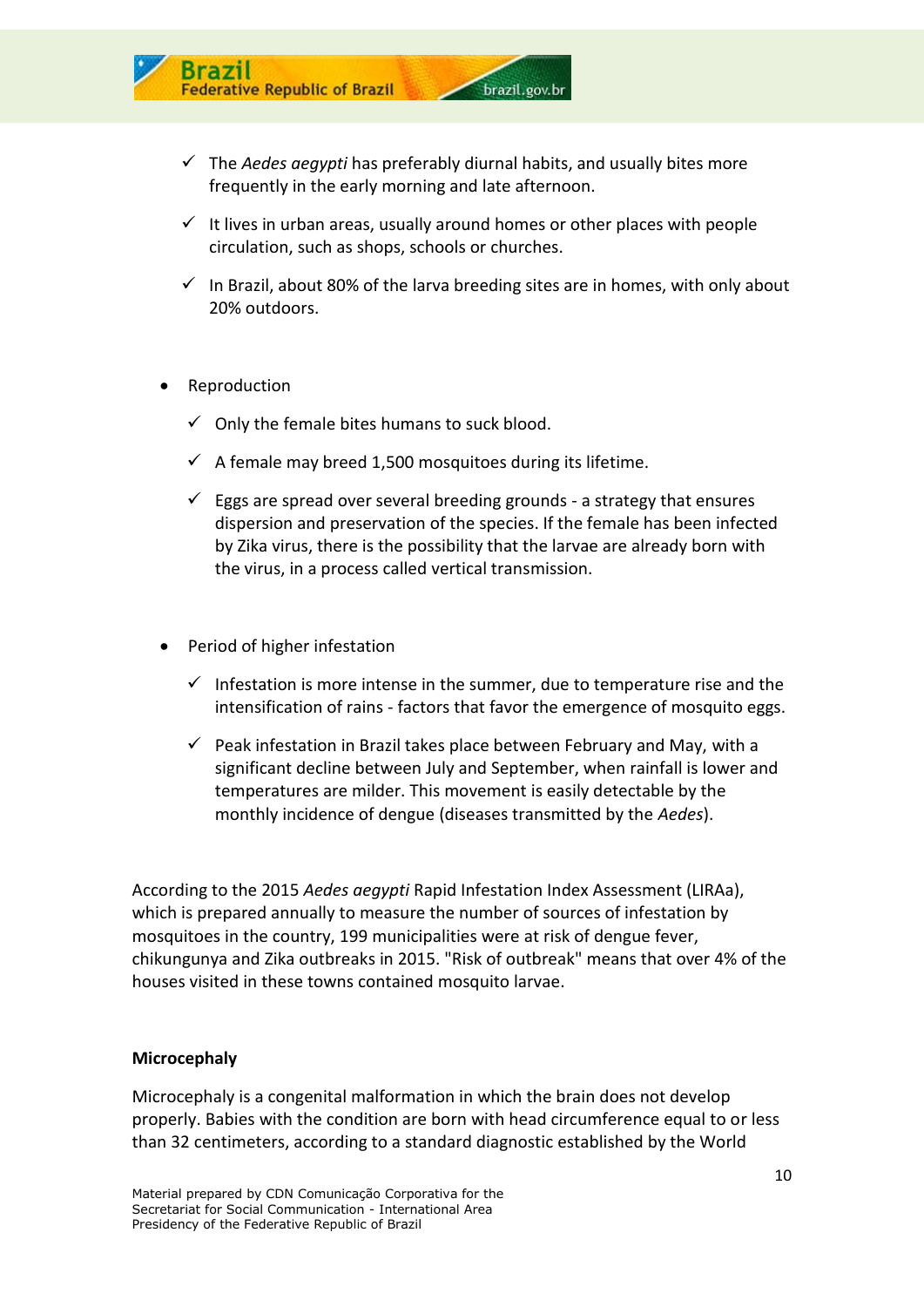

Health Organization (WHO) to point out that these newborns have measures below the reference for their sex, age or gestation time. Microcephaly cases already existed in Brazil prior to the identification of Zika virus, the result of a number of factors from different sources, including chemicals, radiation, bacteria and toxoplasmosis, rubella and other infectious agents acting during pregnancy. However, less than 200 cases of newborns with microcephaly had been reported in the country per year until 2014. In 2015, about 3,600 suspected cases of the disease were reported (total cases reported minus cases ruled out, as per the table below). The increase in the number of cases of microcephaly is unprecedented, and the evidence available to date indicates that this is related to Zika virus.

| <b>Region/State</b> | <b>Total cases</b><br>reported<br>(2015/2016) | <b>Reported cases</b><br>under<br>investigation | Cases of microcephaly and/or<br>malformation suggestive of congenital<br>infection |                  |  |
|---------------------|-----------------------------------------------|-------------------------------------------------|------------------------------------------------------------------------------------|------------------|--|
|                     |                                               |                                                 | <b>Confirmed</b>                                                                   | <b>Ruled out</b> |  |
| <b>NORTHEAST</b>    | 3,607                                         | 2,984                                           | 268                                                                                | 355              |  |
| Alagoas             | 158                                           | 158                                             | $\mathbf 0$                                                                        | $\mathbf 0$      |  |
| <b>Bahia</b>        | 533                                           | 471                                             | 35                                                                                 | 27               |  |
| Ceará               | 229                                           | 218                                             | $\overline{4}$                                                                     | $\overline{7}$   |  |
| Maranhão            | 134                                           | 119                                             | $\mathbf 0$                                                                        | 15               |  |
| Paraíba             | 709                                           | 497                                             | 31                                                                                 | 181              |  |
| Pernambuco          | 1,373                                         | 1,125                                           | 138                                                                                | 110              |  |
| Piauí               | 91                                            | 91                                              | $\boldsymbol{0}$                                                                   | $\boldsymbol{0}$ |  |
| Rio Grande do Norte | 208                                           | 133                                             | 60                                                                                 | 15               |  |
| Sergipe             | 172                                           | 172                                             | $\boldsymbol{0}$                                                                   | $\boldsymbol{0}$ |  |
| <b>SOUTHEAST</b>    | 240                                           | 200                                             | $\mathbf{1}$                                                                       | 39               |  |
| Espírito Santo      | 52                                            | 52                                              | $\mathbf 0$                                                                        | $\mathbf 0$      |  |
| Minas Gerais        | 48                                            | 8                                               | $\mathbf{1}$                                                                       | 39               |  |
| Rio de Janeiro      | 122                                           | 122                                             | $\mathbf 0$                                                                        | $\boldsymbol{0}$ |  |
| São Paulo           | 18                                            | 18                                              | $\mathbf 0$                                                                        | $\mathbf 0$      |  |
| <b>NORTH</b>        | 94                                            | 82                                              | $\pmb{0}$                                                                          | 12               |  |
| Pará                | 6                                             | 6                                               | $\mathbf 0$                                                                        | $\boldsymbol{0}$ |  |

Material prepared by CDN Comunicação Corporativa for the Secretariat for Social Communication - International Area Presidency of the Federative Republic of Brazil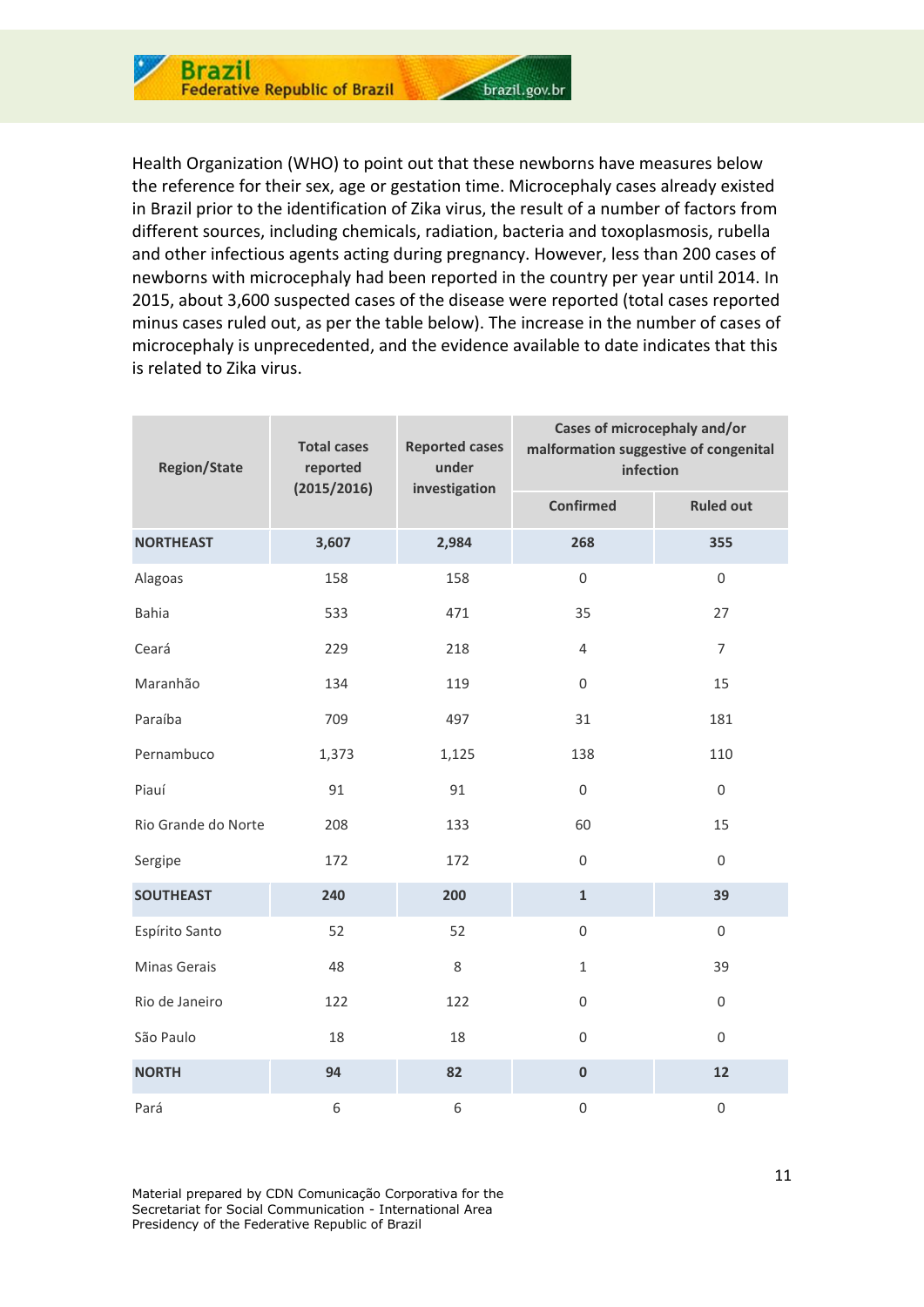| Rondônia                | $\mathbf{1}$   | $\mathbf{1}$     | $\boldsymbol{0}$ | $\boldsymbol{0}$ |
|-------------------------|----------------|------------------|------------------|------------------|
| Roraima                 | 5              | 5                | $\overline{0}$   | $\boldsymbol{0}$ |
| Tocantins               | 82             | 70               | $\overline{0}$   | 12               |
| <b>MIDWEST</b>          | 227            | 180              | $\bf{0}$         | 47               |
| <b>Federal District</b> | 14             | 5                | $\Omega$         | $\overline{9}$   |
| Goiás                   | 62             | 62               | $\overline{0}$   | $\boldsymbol{0}$ |
| Mato Grosso             | 147            | 110              | $\overline{0}$   | 37               |
| Mato Grosso do Sul      | $\overline{4}$ | 3                | $\mathbf 0$      | $\mathbf{1}$     |
| <b>SOUTH</b>            | 12             | $\overline{2}$   | $\mathbf{1}$     | 9                |
| Paraná                  | $10\,$         | $\overline{2}$   | $\mathbf 0$      | 8                |
| Santa Catarina          | $\mathbf{1}$   | $\boldsymbol{0}$ | $\mathbf 0$      | $\mathbf 1$      |
| Rio Grande do Sul       | $\mathbf{1}$   | $\boldsymbol{0}$ | $\mathbf{1}$     | $\mathbf 0$      |
| <b>Brazil</b>           | 4,180          | 3,448            | 270              | 462              |

brazil.gov.br

**MICROCEPHALY CASES REPORTED IN BRAZIL PER YEAR BEFORE 2015**

|               | 2010 | 2011 | 2012 | 2013 | 2014 |
|---------------|------|------|------|------|------|
| <b>Brazil</b> | 153  | 139  | 175  | 167  | 147  |

#### **BRAZIL: PREVENTION AND COMBAT TASK FORCE**

**Brazil** 

**Ederative Republic of Brazil** 

In December 2015, the Brazilian government created the National Plan to Combat *Aedes* and Microcephaly (PNEM), with actions on several fronts in order to reduce the rate of infestation by *Aedes aegypti* to less than 1% in Brazilian municipalities and reduce the number of cases of diseases transmitted by the mosquito. The Armed Forces will support the health workers and other entities involved in the fight against the epidemic with 220,000 troops, in four phases: collective effort inside military premises, mobilization of the population, direct participation in the fight against the mosquito and raising awareness in educational facilities. Below are the main actions of the Plan:

#### **Surveillance and monitoring**

 $\checkmark$  Increase in the number of laboratories performing PCR blood tests – The number of laboratories performing PCR bloods test to detect the presence of Zika virus will more than triple in February. The Brazilian Unified Healthcare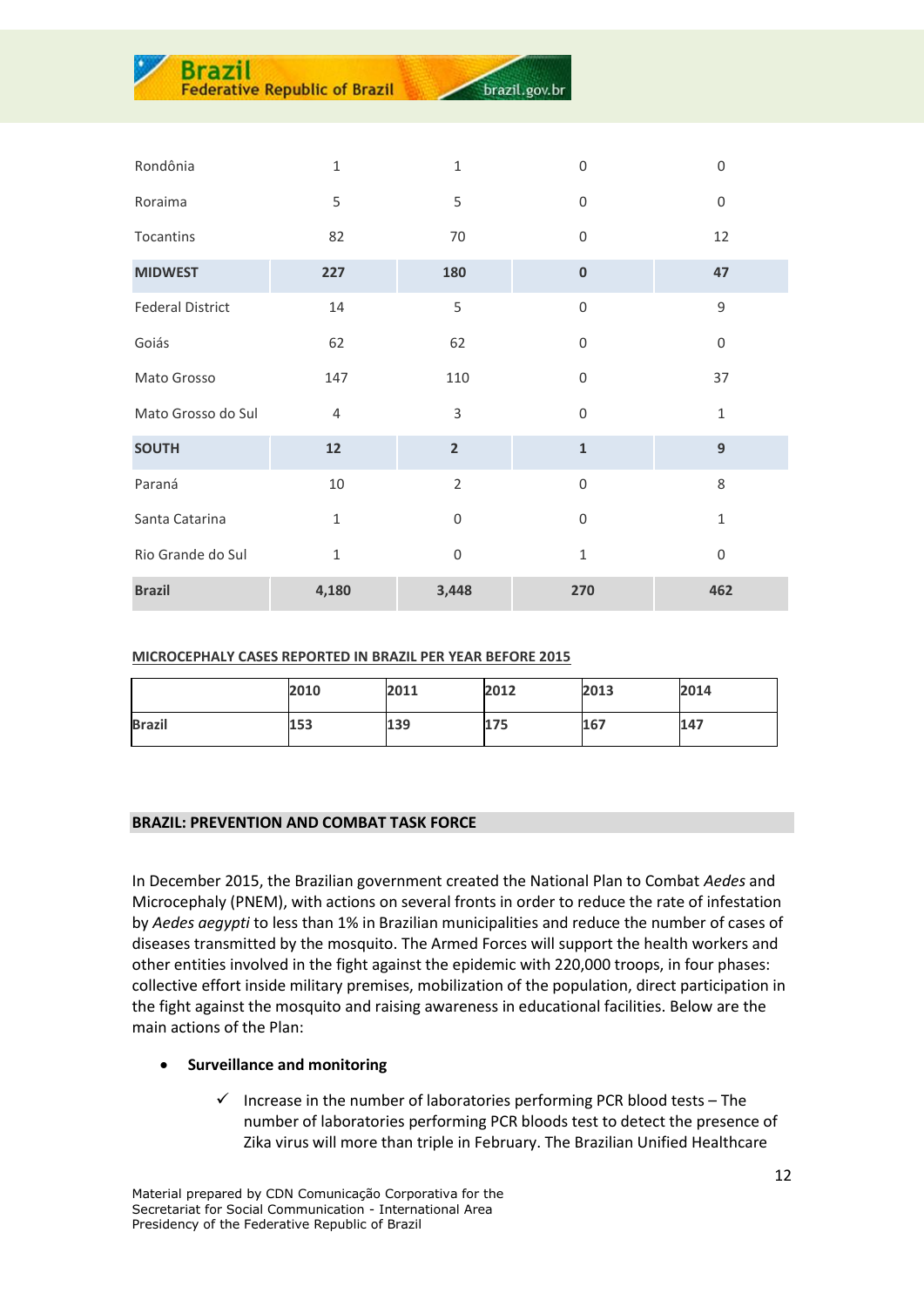

System (SUS) will increase the supply of PCR reagents to increase the number of possible tests from 1,000 to 20,000 per month.

- $\checkmark$  Development of the 3-in-1 rapid test by Fiocruz In order to expand the supply of diagnosis to the population at a lower cost, the Oswaldo Cruz Foundation (Fiocruz) research institute has developed a 3-in-1 quick test that can detect Zika virus, dengue fever and chikungunya infections at the same time at a cost of US\$ 20 per test. Production is expected to begin in February with about 50,000 units, reaching 500,000 by the end of 2016.
- $\checkmark$  Setting up of the National Coordination and Control Room Already operating, it monitors actions developed in states and municipalities on a daily basis and records new cases of the disease.
- $\checkmark$  Creation of State and Municipal Control and Coordination Rooms 26 already in operation.
- $\checkmark$  Integrated actions involving Healthcare, Education, Social Welfare, Civil Defense and Armed Forces departments, other invited bodies, and civil society. Already in operation.

#### **Prevention and control**

- $\checkmark$  Increase in the number of health workers expansion (from 43,900 to 309,900) of the number of health professionals going into houses and buildings in the country as part of rounds to identify potential *Aedes aegypti*  breeding sites, apply larvicide in containers such as cisterns, pools and water tanks and inform residents about ways to prevent breeding of the mosquito. The goal is to have 100% of households and public and private facilities inspected.
- Intensification of mosquito control visits with monthly visits until February and bimonthly visits beginning in March.
- $\checkmark$  First phase of deployment of Armed Forces agents Cleaning effort in 1,200 military premises scattered throughout Brazil. The goal of this measure is to raise awareness of the needed prevention measures against the mosquito, as well as eliminate potential breeding spots in these locations.
- $\checkmark$  The second phase of the plan for the Armed Forces is the deployment of 220,000 men and women (160,000 from the Army, 30,000 from the Navy and 30,000 from the Air Force) in the efforts to raise the awareness of the population. These troops will be deployed in 356 municipalities, including all state capitals and the 115 cities considered epidemic by the Ministry of Health.
- $\checkmark$  In the third phase of the Armed Forces' deployment, 50,000 troops will get on the ground to support agents directly involved in the fight against the mosquito.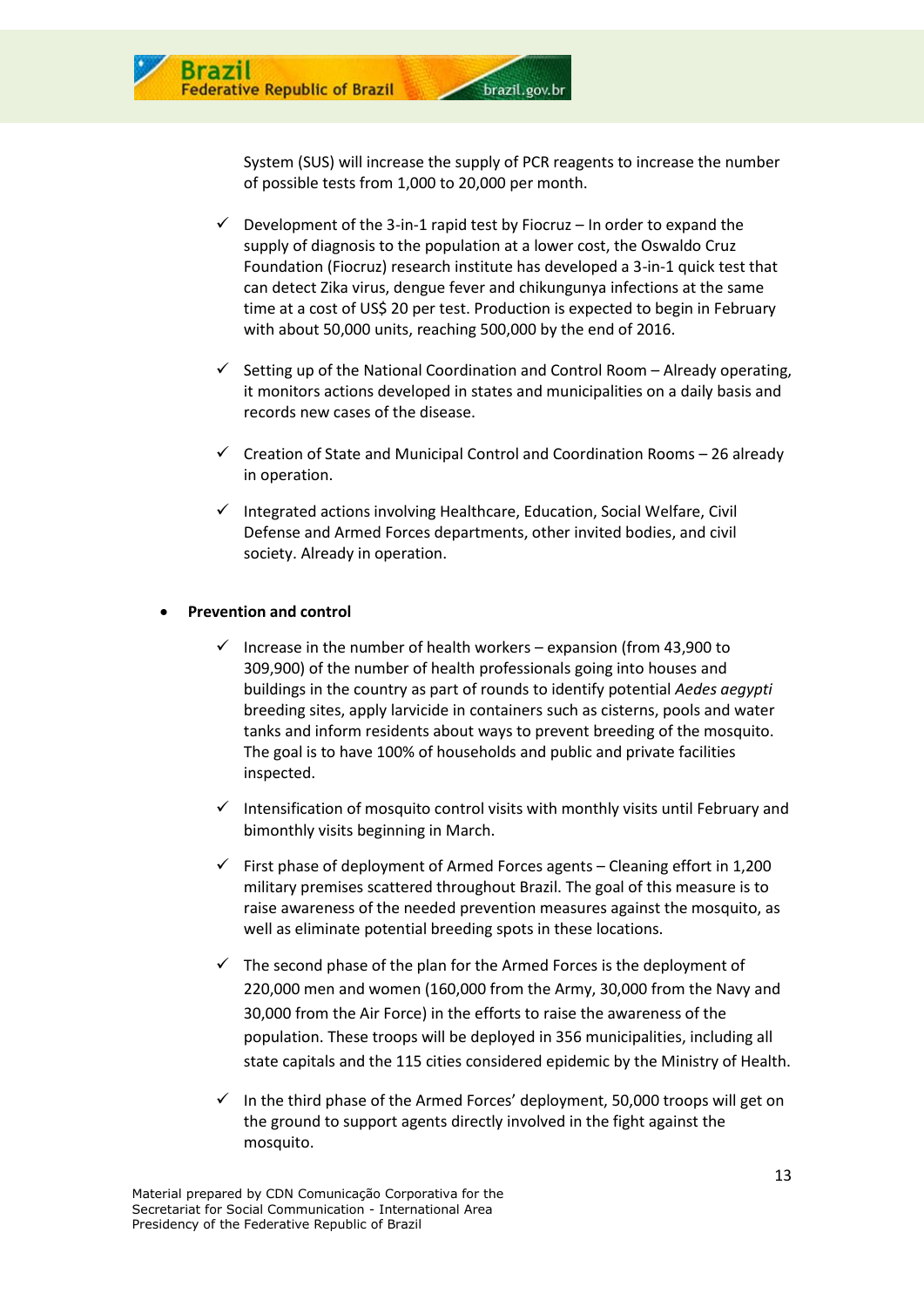

brazil.gov.br

 $\checkmark$  Communication with hotels – The Brazilian Ministry of Tourism has sent a statement to 56,000 hotels, inns and hostels in the country with a recommendation to install mosquito screens on windows, clean their land and premises, in addition to general measures aimed at the entire population (see box on p. 4).

#### **Financial investment**

ative Republic of Brazil

 $\checkmark$  An additional R\$ 500 million to combat the disease – Brazil has earmarked an additional R\$ 500 million to strengthen the fight against *Aedes aegypti* in 2016, besides the R\$ 1.87 billion budget allocated to health and surveillance promotion as a tool to combat diseases.

#### **Assistance**

- $\checkmark$  Planned expansion of SUS Rehabilitation Centers.
- $\checkmark$  Offer of 10 million rapid pregnancy tests.
- $\checkmark$  Plans to extend the offer of CATscans using the installed capacity in public and private healthcare units.

#### **Information, awareness and mobilization of society at large**

- $\checkmark$  A [Travelers' Health](http://portalsaude.saude.gov.br/index.php?option=com_content&view=article&id=9652&Itemid=509) website has been created with general guidelines on protection against insect bites in English, Portuguese and Spanish.
- $\checkmark$  Intensification of mass campaigns in radio, television, newspapers, billboards and social networks from December 2015 to June 2016.
- $\checkmark$  Campaign focused on pregnant women and women of childbearing age. It is being broadcast in the media since December 2015.
- $\checkmark$  The last phase of military deployment, still under discussion with the Ministry of Education, will involve the visit of troops in schools. The goal is to reinforce the work of raising awareness of children and teenagers on how to avoid the proliferation of the vector mosquito.
- $\checkmark$  Specific website to be completed by February 2016 and development of an app for health professionals with information about microcephaly and Zika virus, available for free.
- $\checkmark$  Sending of SMS messages to the population with information about the campaign for mosquito prevention and control. Over 200,000 messages have already been sent in the Northeast to residents of areas with high infestation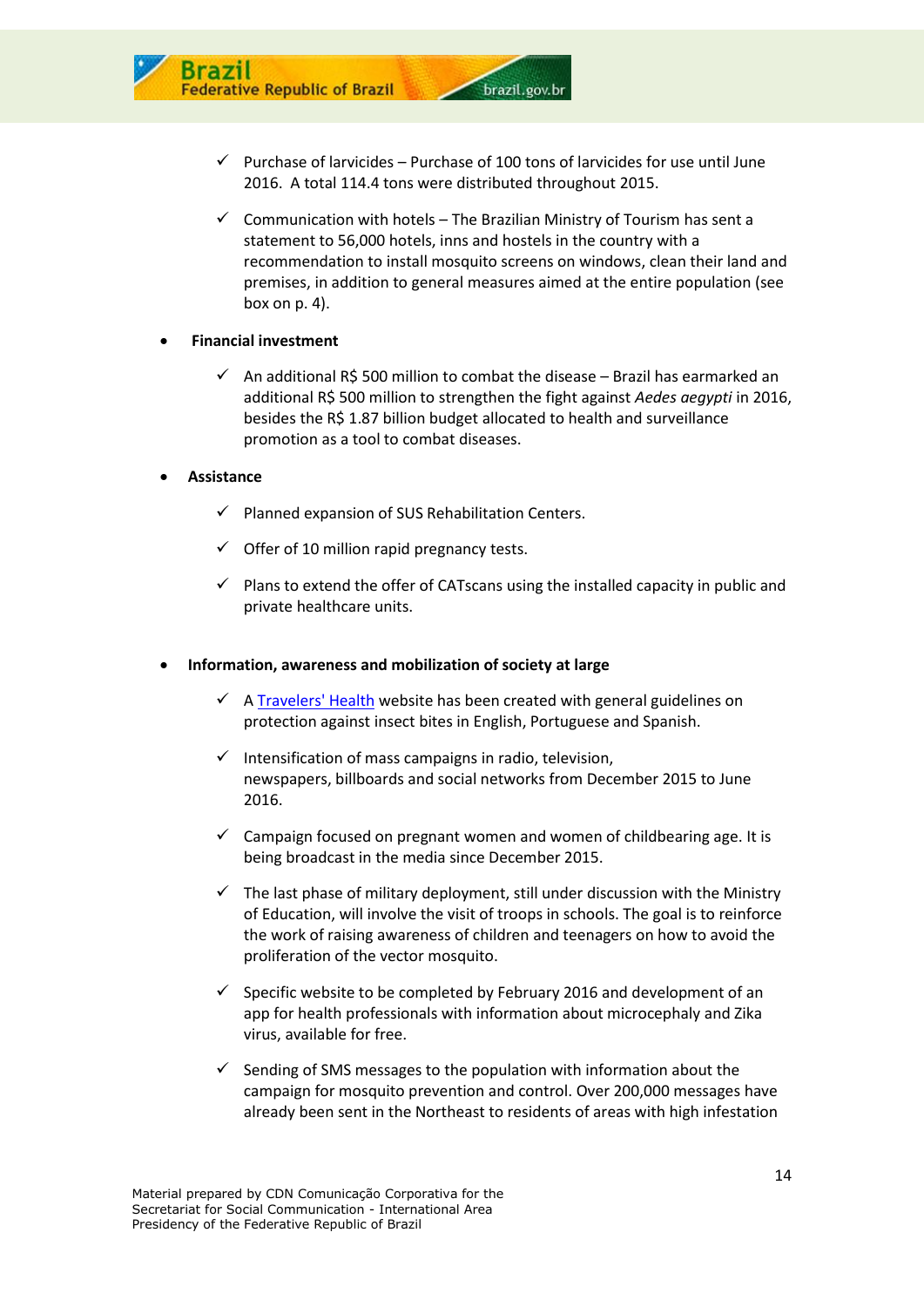

rates. Audios and videos to be sent by WhatsApp to 750,000 residents of the most affected regions by February.

- $\checkmark$  Mobilization of State Departments of Health, Education, Civil Defense and Social Welfare. In progress.
- $\checkmark$  Mobilization among trade union, employers, educational, religious, social, industry, commerce, social networking and communication movements. In progress.
- $\checkmark$  Under the coordination of the Ministry of Education, there will be three weeks of mobilization in schools, starting the week after Carnival. For the younger students, brochures and fliers will be distributed, and there will be lectures on the importance of helping parents in the fight against the mosquitoes. In high school, students will make visits to houses near schools to encourage people to watch out for potential mosquito breeding areas.
- $\checkmark$  The Ministry of Education will produce publicity material and promote actions on social networks, encouraging people to send photos or videos with activities such as cleaning water tanks and cisterns or a simply cleaning the house to prevent the accumulation of water.
- $\checkmark$  MEC will also create a hotsite for the schools to download educational and informative games on the mosquito and diseases, particularly Zika virus.
- $\checkmark$  In higher education, deans in charge of the universities' relationship with the community will promote actions in the most vulnerable areas and on campuses.

#### **Capacity building**

- $\checkmark$  Launch (in January 2016) of the Early Stimulation Guidelines, directed to children under 3 years of age with developmental delays due to microcephaly. The Guidelines include professional guidance for Basic Care and Specialized Care teams for early stimulation.
- $\checkmark$  Launch of clinical protocol in December 2015 for healthcare professionals for early stimulation of babies with microcephaly.
- $\checkmark$  Online training of 737 maternity ward professionals on neonatal screening for babies with microcephaly, beginning in March 2015.

#### **Research**

**Zika virus vaccine**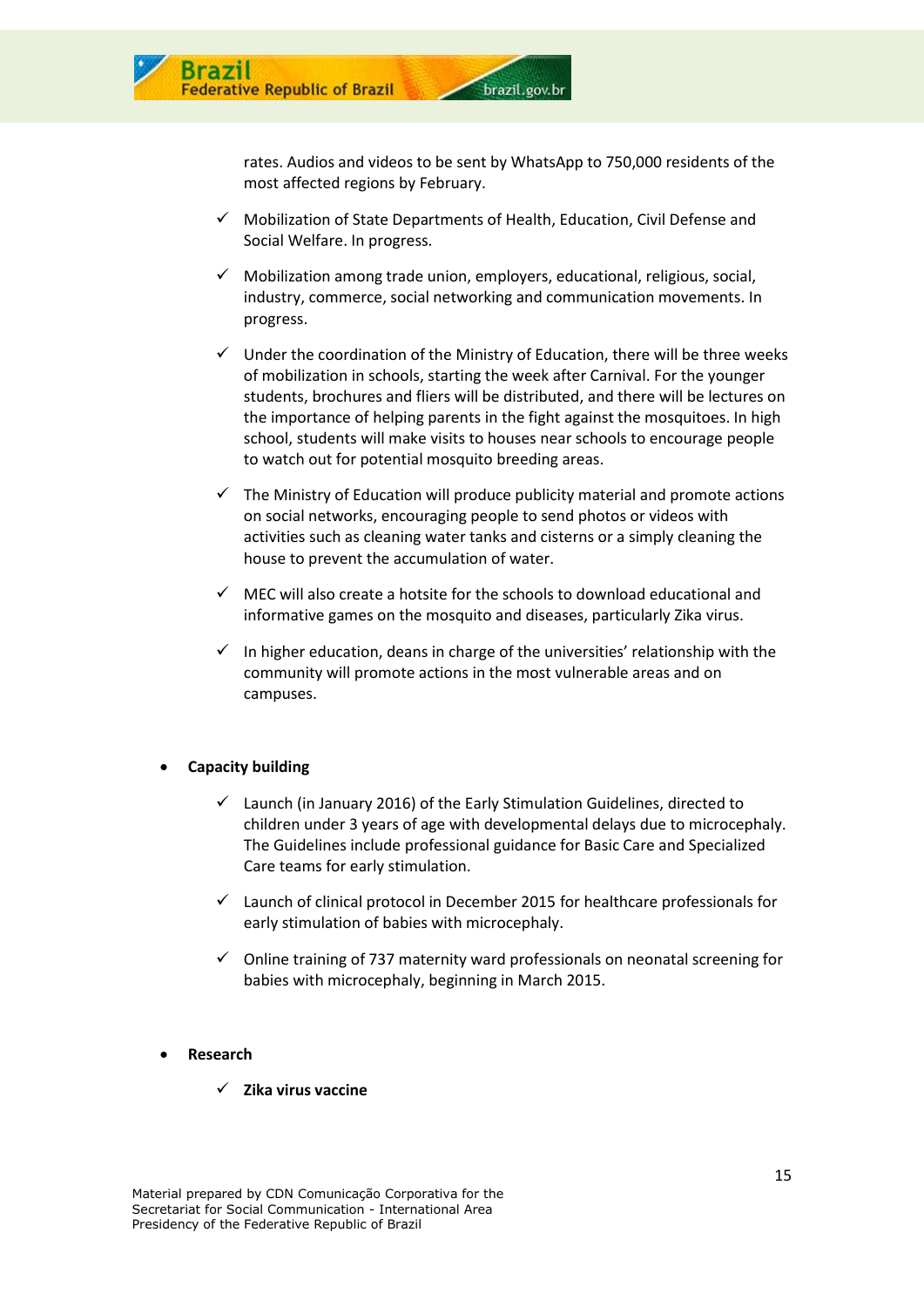

Several vaccines that immunize against viruses transmitted by *Aedes aegypti* are being developed and are at different production stages. Three public national institutes are ahead of such projects - the Butantan Institute in São Paulo, the Evandro Chagas Institute in Pará, and the Institute of Technology in Immunobiologicals (Bio-Manguinhos) in Rio de Janeiro. In addition, three international private laboratories are well advanced in the development of the vaccine as well: French Sanofi Pasteur, British company GlaxoSmithKline (GSK) - in partnership with Biomanguinhos - and Japanese pharmaceutical company Takeda.

The vaccine being developed by Sanofi is the one at the most advanced stage: the product has already been certified by ANVISA (Brazil's health surveillance authority), and is currently at the stage of defining the price ceiling for Brazil, a decision which should be presented within three months. It will consist in the application of 3 doses over a one-year period, with an efficiency rate of 60%.

GSK has held technical meetings with ANVISA but has not yet requested formal authorization to conduct research. Takeda is in the last phase of its research, Phase 3, which consists in applying the vaccine in a significant number of volunteers to prove the safety and efficacy of the product. The previous stages were held outside the country.

The Butantan Institute has already received approval by ANVISA to begin Phase 3 of its research, and is now completing the results of Phase 2, which evaluates the response of the vaccine applied to volunteers. A total of 17,000 volunteers from 13 cities in five regions of Brazil will participate in the clinical trials, which are about to begin and should last a year. The research results will depend on how the virus circulates, but Butantan estimates that it will have its dengue fever vaccine available in 2018. Butantan's vaccine has the potential to protect against all four dengue fever viruses with a single dose, and is produced with live but genetically attenuated (i.e. weakened) viruses. The Brazilian Ministry of Health is discussing international partnerships with Butantan for production of the vaccine. The institute is a national reference in the production of vaccines and serums.

The Evandro Chagas and Bio-Manguinhos Institutes are seeking partnerships with scientific institutions for future production of other vaccines in the country.

#### **Introduction of bacteria in the** *Aedes aegypti* **that prevents the development of larvae**

This study proposes the use of a bacterium found naturally in the environment (the *Wolbachia),* which, when present in the *Aedes,* is capable of preventing transmission of the disease by the mosquito. The characteristic is also passed on to its larvae. This is the first time a country in the Americas receives the project, which has already been successfully conducted in Australia, Vietnam and Indonesia. In Brazil, it is being led by Fiocruz, with the participation of the Oswaldo Cruz Institute, the René Rachou Research Center (Fiocruz/Minas) and the Scientific Computing Program.

The first place to participate is Tubiacanga, a district on the Ilha do Governador neighborhood in the city of Rio de Janeiro, which has been studied by the project team since 2012.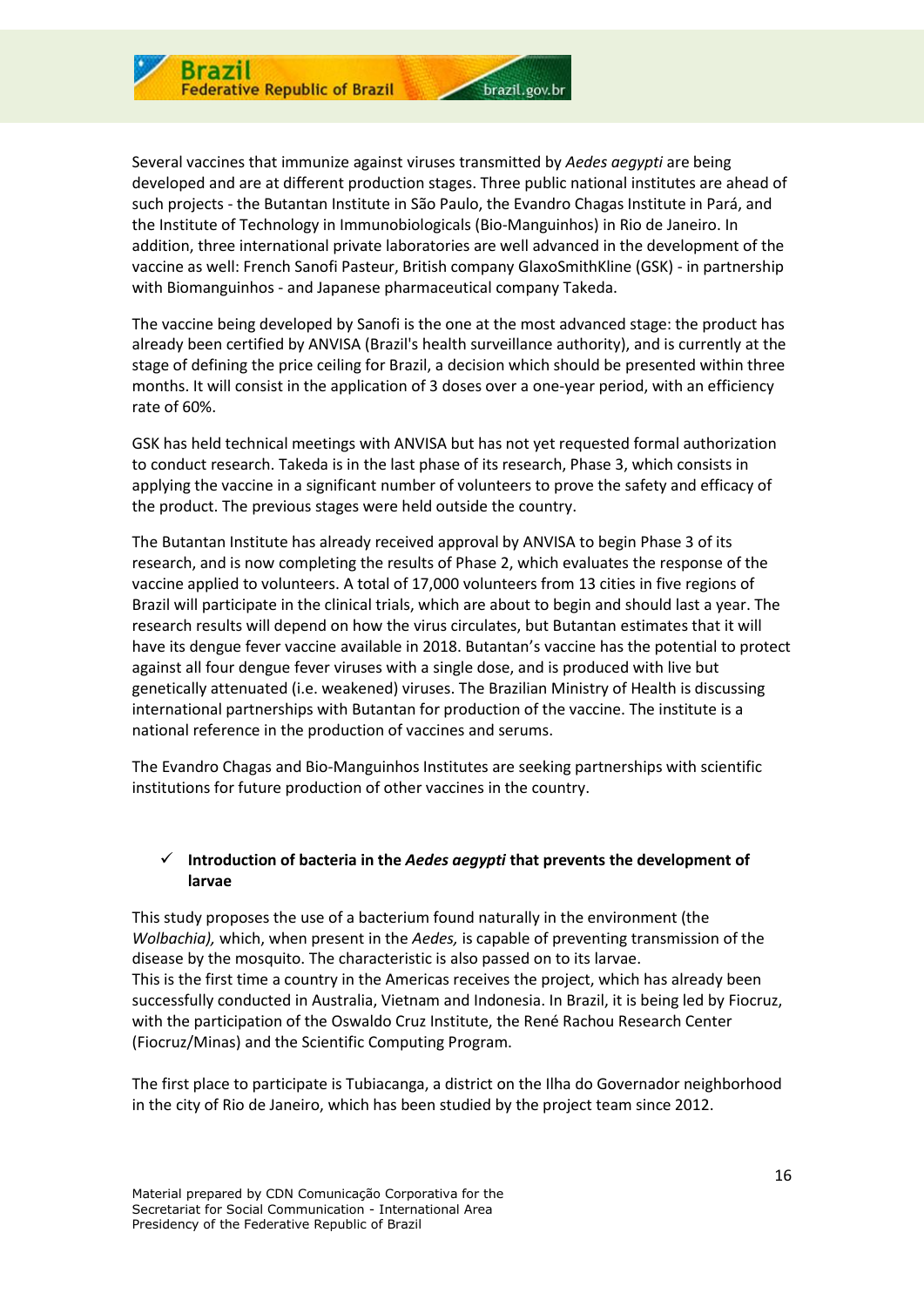

Approximately 10,000 *Aedes aegypti* mosquitoes with *Wolbachia* will be released weekly by researchers for about four months.

Initially, researchers will evaluate the ability of mosquitoes with *Wolbachia* to establish themselves in the environment and reproduce with mosquitoes that already exist on site.

Large-scale studies planned for 2016 in other parts of Rio de Janeiro will evaluate the effect of this strategy.



#### **Production of transgenic mosquitoes**

Moscamed, a bio-factory established in 2005 and subsidized by the Ministry of Agriculture and the state government of Bahia, is specialized in producing transgenic insects for biological control of pests. It produces genetically modified *Aedes aegypti* males on a large scale.

The technology is innovative and created in-country as an option for mosquito control. Modified mosquitoes are released into the environment in an amount two times higher than non-modified ones and attract females for mating. Their offspring is not able to reach adult stage, which should reduce the population of Aedes.

The pilot project has already achieved successful results in two districts of the city of Juazeiro (Bahia) - Mandacaru and Itaberaba - both with a population of around 3,000 and high mosquito proliferation rates. The use of this technique led to a 95% reduction in the mosquito population in these districts after six months. Suppression reached satisfactory levels which, according to mathematical models, would render dengue epidemic transmission impossible.

Based on these results, the government will expand the strategy nationwide and, within a few years, incorporate it into the Unified Healthcare System (SUS) as one of the mechanisms to combat the disease. Studies to measure the impact in terms of reducing dengue rates take at least five years to complete, according to the *National Institute of Health* (US equivalent of the Brazilian Ministry of Health). For the technology to be incorporated into SUS and commercially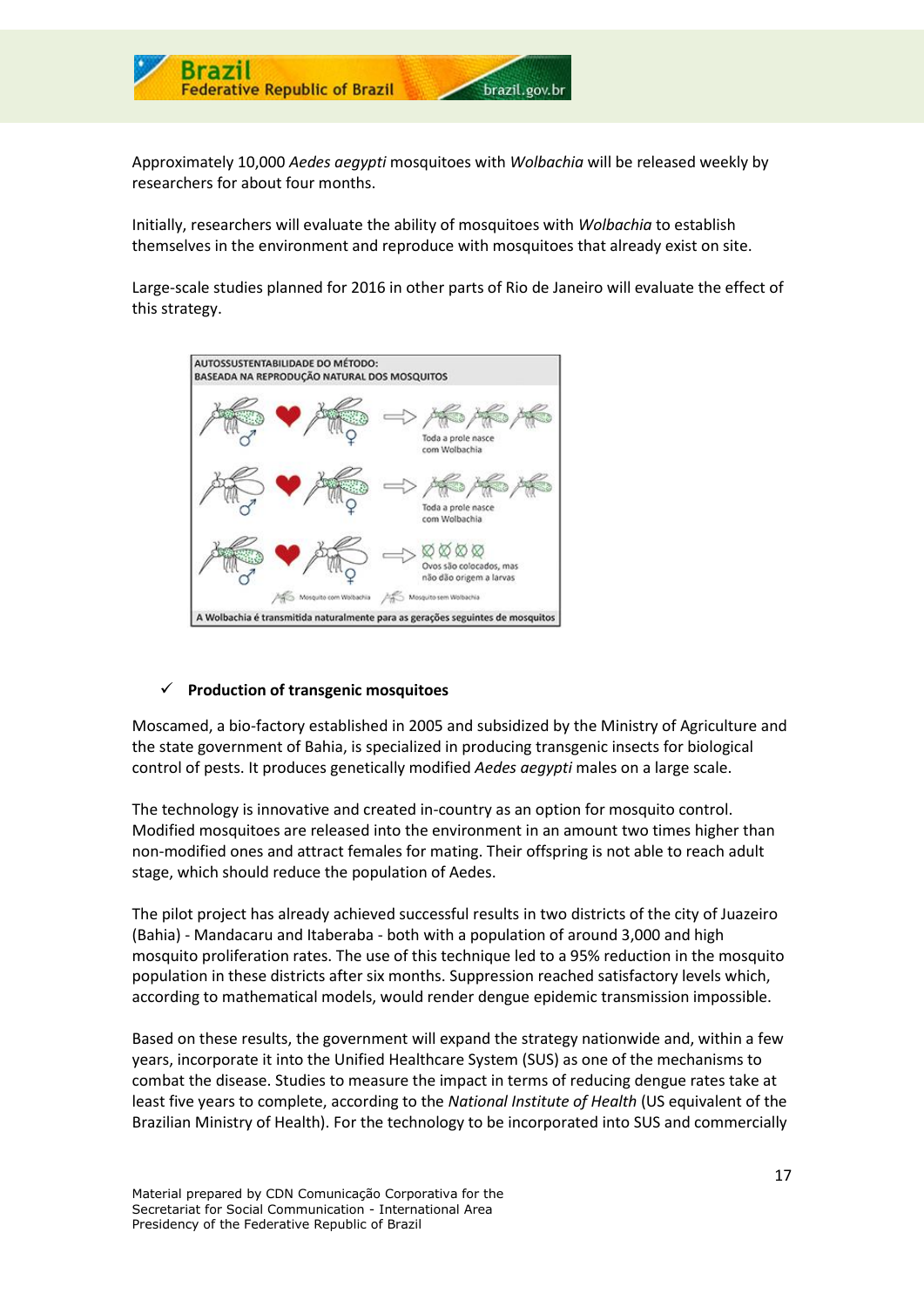

reproduced by private companies, it must have the approval of the National Biosafety Technical Commission (CTNBio), the Ministry of Health, Anvisa, IBAMA (Brazil's National Environmental Institute), and the Ministry of Agriculture.

#### **BRAZIL ERADICATED THE AEDES AEGYPTI IN THE 1950s**

In the early twentieth century, the identification of *Aedes aegypti* as the transmitter of urban yellow fever prompted the enactment of strict control measures, which led to the eradication of the mosquito in the country in 1955. In 1958 the country was declared free of the vector by the Pan American Health Organization (PAHO)/WHO). However, eradication did not reach the entirety of the American continent, and the vector remained in places such as Venezuela, southern United States, Guyana and Suriname, as well as the entire insular extension that includes the Caribbean and Cuba.

The most likely hypothesis for the reintroduction of the mosquito in Brazil in the 1960s is the so-called "passive dispersal" of the vectors, caused by marine or terrestrial human displacement - a dynamic facilitated by the high resistance to dryness of the vector's eggs.

#### **FIOCRUZ**

Brazil, through the Oswaldo Cruz Foundation (Fiocruz), is recognized by Brazilian society and other countries alike for its ability to put science, technology, innovation, education and the technological production of strategic services and inputs at the service of promoting the health of the population, reducing social inequalities and inequities, consolidating and strengthening the SUS and assisting in the development and improvement of public health policies.

Fiocruz is the most prominent strategic public healthcare institution in South America. Founded in 1900 by Dr. Oswaldo Cruz, it is responsible for numerous public health advances in Brazil. The Brazilian Unified Healthcare System (SUS) was developed from Fiocruz projects.

Currently, Fiocruz is responsible for 80% of the world production of yellow fever vaccines. It was the first institution to use the vaccine against the disease in Brazil, through a partnership with the Rockefeller Foundation in 1937.

In 1987 it was the first institution in Latin America to isolate the HIV virus, and in 2011 it developed a test that confirms diagnosis of the virus in just 20 minutes.

Established under the Ministry of Health, Fiocruz has 26 *stricto sensu* post-graduate programs and runs more than 1,700 research and innovation projects.

The Foundation is present in 11 Brazilian states (with units and offices), and also has an office in Mozambique, Africa. Among its institutes is the Bio-Manguinhos laboratory, which is the largest production center of vaccines, kits and reagents for diagnosis of infectious and parasitic diseases in Latin America.